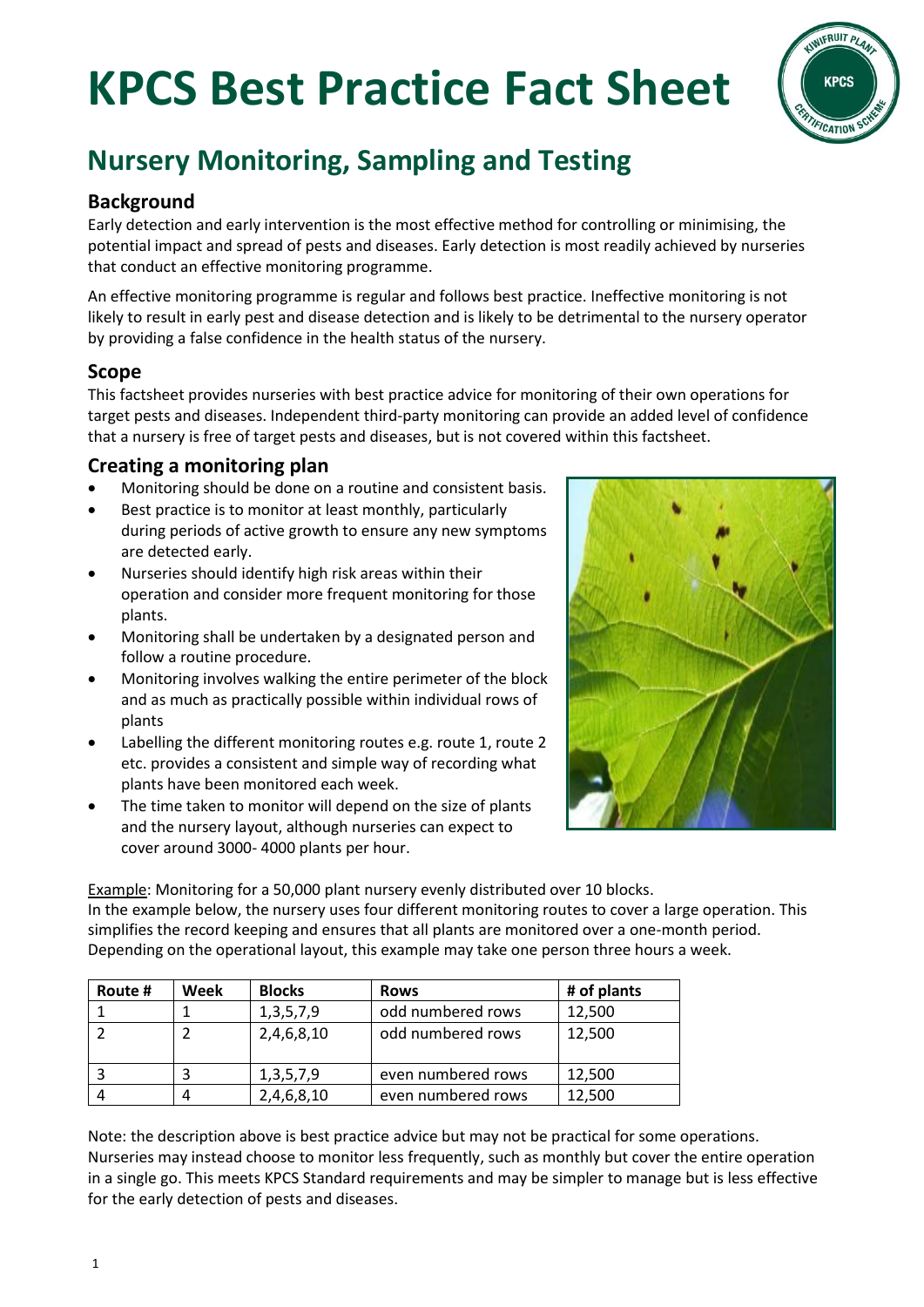# **Effective monitoring**

- Particular attention should be given to high-risk areas:
	- In indoor nurseries this is likely to be closest to entrances, vents and areas in close proximity to people movements.
	- In outdoor nurseries this is likely to be areas; exposed to prevailing winds, near entrances and other boundaries particularly those closest to any neighbouring orchards.
- Carry out monitoring after any high-risk periods such as adverse weather events, plant movement or activities that may cause wounding. For many pathogens (such as Psa-V), young leaves will be likely to show infection first.
- Good record keeping is essential for effective monitoring:
	- − All monitoring rounds need to be recorded with the date, staff conducting monitoring, plants monitored.
	- − Observation of any symptomatic plants or presence of pests must be recording accurately noting; what was observed, detailed location of plant, follow up actions, outcome of these actions or testing results once available.

### **Who should do the monitoring?**

- Staff conducting monitoring should be trained in the task by the nursery manager.
- Monitoring staff should be focused solely on monitoring. It is difficult to effectively monitor plants while carrying out other tasks in the nursery.
- Monitoring staff should clearly understand what they must do if they find anything suspicious.

# **What to look for**

- Symptoms of any target organisms (see Appendix 1), plants displaying unusual symptoms, presence of pests unidentifiable to the monitoring staff.
- Symptomatic plants should be clearly tagged, dated and photographed.
- If possible (for containerised plants especially), suspect plant should be sampled and removed to a quarantine area. The location it came from must be clearly identified and recorded and precautions taken for surrounding plants such as the application of a protective spray until results are confirmed.
- If symptomatic plants are observed advise KVH on 0800 665 825 immediately. KVH can assist with advice to determine if sampling is required for testing, and what other measures may be necessary to prevent spread within the nursery and to other operations.

### **Notification to KVH**

- Contact KVH on 0800 665 825 or email [info@kvh.org.nz](mailto:info@kvh.org.nz) if any suspicious symptoms are observed **before** taking samples.
- Suspected Psa-V infection in a nursery must be reported to KVH immediately and within 24 Hours of identification.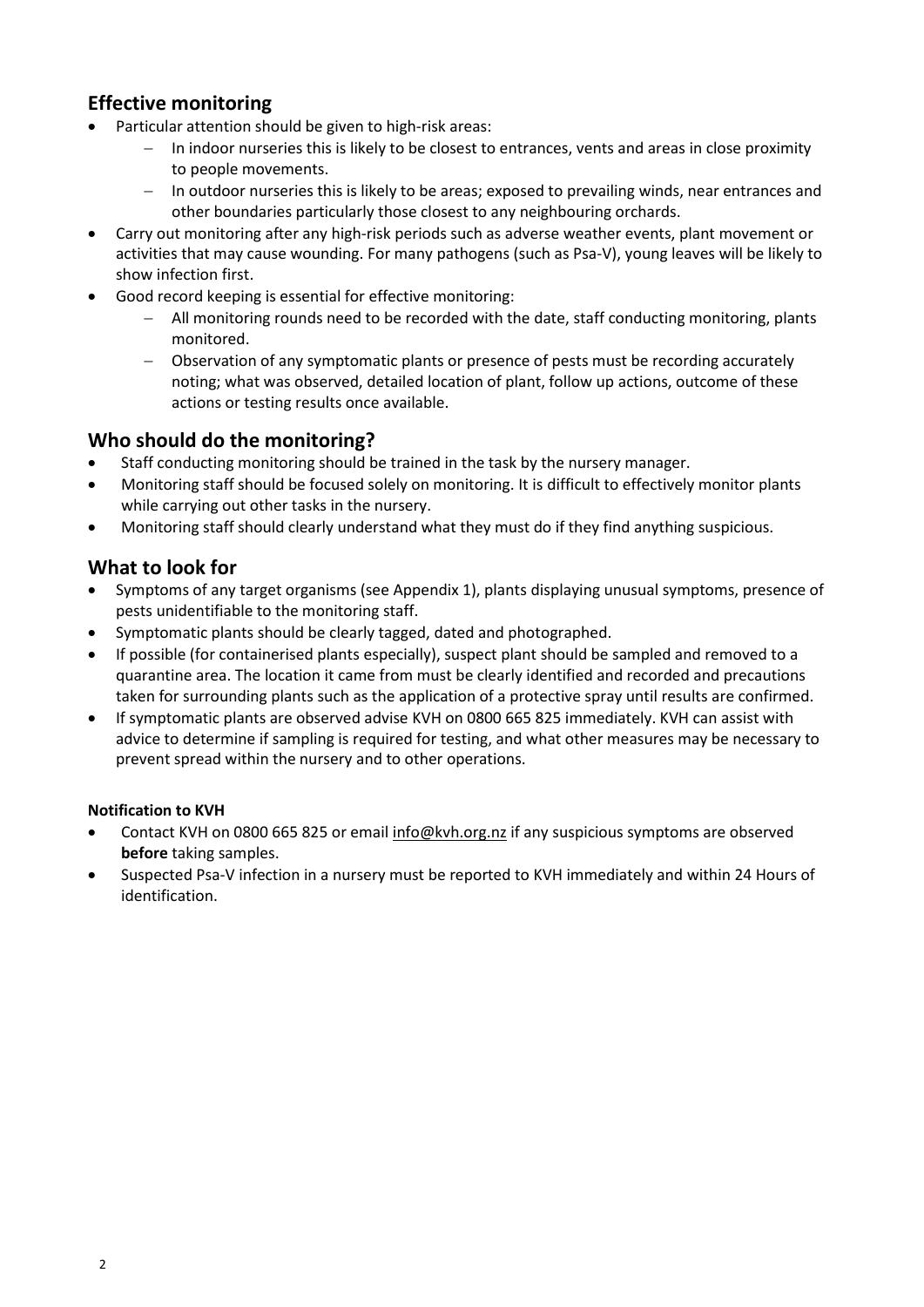# **Appendix 1: Monitoring and sampling for Psa-V**

# **Identification of Psa-V**

KVH have produced a number of resources to assist in identifying symptoms.

- − *KVH Information Sheet—[Identification of Psa-V Symptoms](http://www.kvh.org.nz/vdb/document/168)*
- − *[Psa-V Symptoms Guide](http://www.kvh.org.nz/vdb/document/870)*
- − *[Psa-V Symptoms Guide for ZESPRI varieties](http://www.kvh.org.nz/vdb/document/91249)*
- − YouTube video on *[Psa monitoring and common symptoms](http://www.youtube.com/user/KVHNZ?feature=mhee#p/a)* demonstration video

### **Sampling symptomatic plants**

- If Psa-V like symptoms are suspected or identified, leaf samples may need to be taken from symptomatic plants and tested to confirm their status.
- **Always contact KVH before sampling symptomatic plants for advice on sample procedure. Ensure you have photographs of the symptoms seen.**

### **Sample size and collection**

- If collecting leaf samples, five leaves should be collected from each symptomatic plant. If multiple plants are symptomatic, it is recommended five leaves from three representative symptomatic plants are taken.
- During dormancy KVH may recommend cane sampling. Nurseries will be advised of the procedure required.

### **Leaf sampling**

• The recommended number of samples is three sets of five leaf samples.

Please collect your sample as follows.

- 1. Collect five leaves from one symptomatic plant. If plants are very small then 2-3 leaves will do.
- 2. Do not touch the leaves with your bare hands during the collection process.
- 3. Seal the five leaves in a re-sealable bag.
- 4. Label the bag as indicated below.
- 5. Mark the site where samples are taken with tape and record the sample number, date and sampler name on the tape.
- 6. Collect five leaf samples from each of three symptomatic plants—repeating steps 1–5 above. If there is only one plant with symptoms then one sample will suffice.

#### **Sample labelling**

• Clearly label each bag with the nursery name, sample number, location and date.

### **Lab sample information**

- Obtain a lab submission form for [Hills Laboratories](https://www.hill-laboratories.com/assets/Documents/Analysis-Request-Forms/35726v6-Analysis-Request-Form-Nursery-Certification-Psa-F1R2.pdf)
- Make comprehensive notes on the level of symptoms seen in the nursery.
- Ensure all areas of the lab form are completed in full—including location details. This includes block, row, bay and variety.
- Details on the lab submission form must match the labelling on the sample bags.
- Indicate whether the sample is from a male or female plant if applicable.
- Include variety if the sample is from a male plant.
- Ensure the name of the person who took the sample is recorded on the form.
- Record spray information, including the date of last spray and chemical used.

#### **Sample dispatch**

- Seal all small sample bags in a large outer bag.
- Label the outer bag with the nursery name and date.
- Courier sample to chosen Lab (address details are on lab submission forms)